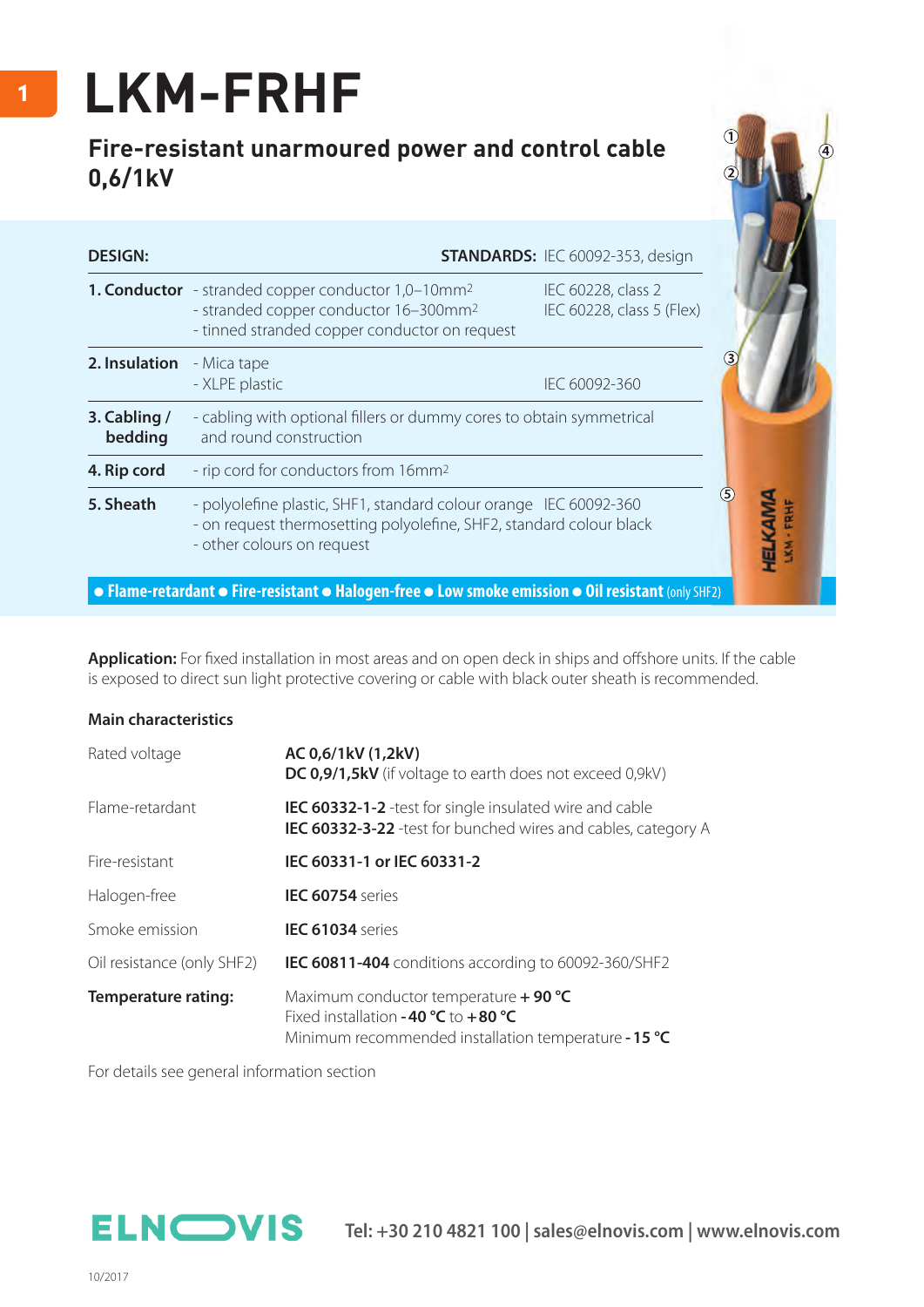| <b>Part number</b><br>kg/km<br>$at +45^{\circ}C$<br>installation<br>cross-section<br>diameter<br>$n x$ mm <sup>2</sup><br><b>Normal</b><br>G-type<br>mm<br>mm<br>40<br>18<br>28275<br>1x1,0<br>5,5<br>30<br>5,5<br>35<br>28100<br>1x1,5<br>45<br>23<br>30<br>35<br>28102<br>6,0<br>60<br>1x2,5<br>28104<br>6,5<br>80<br>40<br>40<br>1x4<br>52<br>45<br>28106<br>1x6<br>7,5<br>105<br>8,5<br>50<br>28108<br>1x10<br>150<br>72<br>9,5<br>94<br>40<br>29326<br>1x16 Flex<br>200<br>50<br>29327<br>1x25 Flex<br>11,5<br>305<br>123<br>1x35 Flex<br>29328<br>12,5<br>400<br>153<br>55<br>29329<br>60<br>1x50 Flex<br>14,5<br>555<br>196<br>1x70 Flex<br>29330<br>16,5<br>765<br>240<br>70<br>1x95 Flex<br>29331<br>18,5<br>985<br>284<br>75<br>85<br>29332<br>1x120 Flex<br>20,5<br>1235<br>331<br>95<br>29333<br>1x150 Flex<br>23,5<br>381<br>1555<br>1x185 Flex<br>29334<br>25,5<br>1880<br>429<br>155<br>29335<br>1x240 Flex<br>507<br>28,5<br>2495<br>175<br>29336<br>1x300 Flex<br>32,0<br>582<br>195<br>3075<br>28276<br>8,5<br>75<br>15<br>50<br>2x1,0<br>$\overline{\phantom{0}}$<br>9,0<br>28132<br>2x1,5<br>90<br>20<br>55<br>26<br>60<br>28134<br>10,5<br>125<br>2x2,5<br>$\overline{\phantom{0}}$<br>70<br>28136<br>11,5<br>170<br>34<br>2x4<br>$\overline{\phantom{0}}$<br>28138<br>12,5<br>44<br>75<br>2x6<br>260<br>90<br>28140<br>2x10<br>385<br>61<br>15,0<br>$2x16$ Flex<br>70<br>29343<br>17,5<br>80<br>545<br>2x25 Flex<br>90<br>29344<br>21,5<br>825<br>105<br>2x35 Flex<br>95<br>29345<br>23,5<br>1090<br>130<br>165<br>29346<br>2x50 Flex<br>27,5<br>1495<br>167<br>$\overline{\phantom{0}}$<br>2x70 Flex<br>31,5<br>2050<br>204<br>190<br>29347<br>2705<br>2x95 Flex<br>35,5<br>241<br>215<br>29348<br>8,5<br>90<br>13<br>50<br>28278<br>28279<br>3x1,0<br>28162<br>9,5<br>115<br>60<br>28163<br>3x1,5<br>16<br>65<br>28164<br>28165<br>11,0<br>160<br>21<br>3x2,5<br>12,0<br>220<br>75<br>28166<br>28167<br>28<br>3x4<br>80<br>28168<br>28169<br>13,5<br>330<br>36<br>3x6<br>95<br>28170<br>28171<br>3x10<br>16,0<br>490<br>50<br>18,5<br>690<br>75<br>29366<br>29367<br>3x16 Flex<br>66<br>95<br>29368<br>29369<br>3x25 Flex<br>23,0<br>1060<br>86<br>25,0<br>155<br>29370<br>3x35 Flex<br>1380<br>107<br>29371<br>29,5<br>137<br>180<br>29372<br>29373<br>3x50 Flex<br>1930<br>29374<br>29375<br>3x70 Flex<br>34,0<br>2695<br>168<br>205<br>230<br>29376<br>29377<br>3x95 Flex<br>38,0<br>3475<br>199<br>42,5<br>4405<br>232<br>255<br>29378<br>29379<br>3x120 Flex<br>29380<br>29381<br>3x150 Flex<br>48,5<br>5525<br>267<br>290<br>53,5<br>300<br>325<br>29382<br>29383<br>3x185 Flex<br>6775 | LKM-FRHF 0,6/1kV |       | <b>Number of</b><br>conductors & | <b>Nominal</b> | Approximate<br>weight | <b>Current</b><br><b>Rating A</b> | Min. bending<br>radius fixed |
|-----------------------------------------------------------------------------------------------------------------------------------------------------------------------------------------------------------------------------------------------------------------------------------------------------------------------------------------------------------------------------------------------------------------------------------------------------------------------------------------------------------------------------------------------------------------------------------------------------------------------------------------------------------------------------------------------------------------------------------------------------------------------------------------------------------------------------------------------------------------------------------------------------------------------------------------------------------------------------------------------------------------------------------------------------------------------------------------------------------------------------------------------------------------------------------------------------------------------------------------------------------------------------------------------------------------------------------------------------------------------------------------------------------------------------------------------------------------------------------------------------------------------------------------------------------------------------------------------------------------------------------------------------------------------------------------------------------------------------------------------------------------------------------------------------------------------------------------------------------------------------------------------------------------------------------------------------------------------------------------------------------------------------------------------------------------------------------------------------------------------------------------------------------------------------------------------------------------------------------------------------------------------------------------------------------------------------------------------------------------------------------------------------------------------------------------------------------------------------------------------------------------------------------------------------------------------------------------------------------------------|------------------|-------|----------------------------------|----------------|-----------------------|-----------------------------------|------------------------------|
|                                                                                                                                                                                                                                                                                                                                                                                                                                                                                                                                                                                                                                                                                                                                                                                                                                                                                                                                                                                                                                                                                                                                                                                                                                                                                                                                                                                                                                                                                                                                                                                                                                                                                                                                                                                                                                                                                                                                                                                                                                                                                                                                                                                                                                                                                                                                                                                                                                                                                                                                                                                                                       |                  |       |                                  | outer          |                       |                                   |                              |
|                                                                                                                                                                                                                                                                                                                                                                                                                                                                                                                                                                                                                                                                                                                                                                                                                                                                                                                                                                                                                                                                                                                                                                                                                                                                                                                                                                                                                                                                                                                                                                                                                                                                                                                                                                                                                                                                                                                                                                                                                                                                                                                                                                                                                                                                                                                                                                                                                                                                                                                                                                                                                       |                  |       |                                  |                |                       |                                   |                              |
|                                                                                                                                                                                                                                                                                                                                                                                                                                                                                                                                                                                                                                                                                                                                                                                                                                                                                                                                                                                                                                                                                                                                                                                                                                                                                                                                                                                                                                                                                                                                                                                                                                                                                                                                                                                                                                                                                                                                                                                                                                                                                                                                                                                                                                                                                                                                                                                                                                                                                                                                                                                                                       |                  |       |                                  |                |                       |                                   |                              |
|                                                                                                                                                                                                                                                                                                                                                                                                                                                                                                                                                                                                                                                                                                                                                                                                                                                                                                                                                                                                                                                                                                                                                                                                                                                                                                                                                                                                                                                                                                                                                                                                                                                                                                                                                                                                                                                                                                                                                                                                                                                                                                                                                                                                                                                                                                                                                                                                                                                                                                                                                                                                                       |                  |       |                                  |                |                       |                                   |                              |
|                                                                                                                                                                                                                                                                                                                                                                                                                                                                                                                                                                                                                                                                                                                                                                                                                                                                                                                                                                                                                                                                                                                                                                                                                                                                                                                                                                                                                                                                                                                                                                                                                                                                                                                                                                                                                                                                                                                                                                                                                                                                                                                                                                                                                                                                                                                                                                                                                                                                                                                                                                                                                       |                  |       |                                  |                |                       |                                   |                              |
|                                                                                                                                                                                                                                                                                                                                                                                                                                                                                                                                                                                                                                                                                                                                                                                                                                                                                                                                                                                                                                                                                                                                                                                                                                                                                                                                                                                                                                                                                                                                                                                                                                                                                                                                                                                                                                                                                                                                                                                                                                                                                                                                                                                                                                                                                                                                                                                                                                                                                                                                                                                                                       |                  |       |                                  |                |                       |                                   |                              |
|                                                                                                                                                                                                                                                                                                                                                                                                                                                                                                                                                                                                                                                                                                                                                                                                                                                                                                                                                                                                                                                                                                                                                                                                                                                                                                                                                                                                                                                                                                                                                                                                                                                                                                                                                                                                                                                                                                                                                                                                                                                                                                                                                                                                                                                                                                                                                                                                                                                                                                                                                                                                                       |                  |       |                                  |                |                       |                                   |                              |
|                                                                                                                                                                                                                                                                                                                                                                                                                                                                                                                                                                                                                                                                                                                                                                                                                                                                                                                                                                                                                                                                                                                                                                                                                                                                                                                                                                                                                                                                                                                                                                                                                                                                                                                                                                                                                                                                                                                                                                                                                                                                                                                                                                                                                                                                                                                                                                                                                                                                                                                                                                                                                       |                  |       |                                  |                |                       |                                   |                              |
|                                                                                                                                                                                                                                                                                                                                                                                                                                                                                                                                                                                                                                                                                                                                                                                                                                                                                                                                                                                                                                                                                                                                                                                                                                                                                                                                                                                                                                                                                                                                                                                                                                                                                                                                                                                                                                                                                                                                                                                                                                                                                                                                                                                                                                                                                                                                                                                                                                                                                                                                                                                                                       |                  |       |                                  |                |                       |                                   |                              |
|                                                                                                                                                                                                                                                                                                                                                                                                                                                                                                                                                                                                                                                                                                                                                                                                                                                                                                                                                                                                                                                                                                                                                                                                                                                                                                                                                                                                                                                                                                                                                                                                                                                                                                                                                                                                                                                                                                                                                                                                                                                                                                                                                                                                                                                                                                                                                                                                                                                                                                                                                                                                                       |                  |       |                                  |                |                       |                                   |                              |
|                                                                                                                                                                                                                                                                                                                                                                                                                                                                                                                                                                                                                                                                                                                                                                                                                                                                                                                                                                                                                                                                                                                                                                                                                                                                                                                                                                                                                                                                                                                                                                                                                                                                                                                                                                                                                                                                                                                                                                                                                                                                                                                                                                                                                                                                                                                                                                                                                                                                                                                                                                                                                       |                  |       |                                  |                |                       |                                   |                              |
|                                                                                                                                                                                                                                                                                                                                                                                                                                                                                                                                                                                                                                                                                                                                                                                                                                                                                                                                                                                                                                                                                                                                                                                                                                                                                                                                                                                                                                                                                                                                                                                                                                                                                                                                                                                                                                                                                                                                                                                                                                                                                                                                                                                                                                                                                                                                                                                                                                                                                                                                                                                                                       |                  |       |                                  |                |                       |                                   |                              |
|                                                                                                                                                                                                                                                                                                                                                                                                                                                                                                                                                                                                                                                                                                                                                                                                                                                                                                                                                                                                                                                                                                                                                                                                                                                                                                                                                                                                                                                                                                                                                                                                                                                                                                                                                                                                                                                                                                                                                                                                                                                                                                                                                                                                                                                                                                                                                                                                                                                                                                                                                                                                                       |                  |       |                                  |                |                       |                                   |                              |
|                                                                                                                                                                                                                                                                                                                                                                                                                                                                                                                                                                                                                                                                                                                                                                                                                                                                                                                                                                                                                                                                                                                                                                                                                                                                                                                                                                                                                                                                                                                                                                                                                                                                                                                                                                                                                                                                                                                                                                                                                                                                                                                                                                                                                                                                                                                                                                                                                                                                                                                                                                                                                       |                  |       |                                  |                |                       |                                   |                              |
|                                                                                                                                                                                                                                                                                                                                                                                                                                                                                                                                                                                                                                                                                                                                                                                                                                                                                                                                                                                                                                                                                                                                                                                                                                                                                                                                                                                                                                                                                                                                                                                                                                                                                                                                                                                                                                                                                                                                                                                                                                                                                                                                                                                                                                                                                                                                                                                                                                                                                                                                                                                                                       |                  |       |                                  |                |                       |                                   |                              |
|                                                                                                                                                                                                                                                                                                                                                                                                                                                                                                                                                                                                                                                                                                                                                                                                                                                                                                                                                                                                                                                                                                                                                                                                                                                                                                                                                                                                                                                                                                                                                                                                                                                                                                                                                                                                                                                                                                                                                                                                                                                                                                                                                                                                                                                                                                                                                                                                                                                                                                                                                                                                                       |                  |       |                                  |                |                       |                                   |                              |
|                                                                                                                                                                                                                                                                                                                                                                                                                                                                                                                                                                                                                                                                                                                                                                                                                                                                                                                                                                                                                                                                                                                                                                                                                                                                                                                                                                                                                                                                                                                                                                                                                                                                                                                                                                                                                                                                                                                                                                                                                                                                                                                                                                                                                                                                                                                                                                                                                                                                                                                                                                                                                       |                  |       |                                  |                |                       |                                   |                              |
|                                                                                                                                                                                                                                                                                                                                                                                                                                                                                                                                                                                                                                                                                                                                                                                                                                                                                                                                                                                                                                                                                                                                                                                                                                                                                                                                                                                                                                                                                                                                                                                                                                                                                                                                                                                                                                                                                                                                                                                                                                                                                                                                                                                                                                                                                                                                                                                                                                                                                                                                                                                                                       |                  |       |                                  |                |                       |                                   |                              |
|                                                                                                                                                                                                                                                                                                                                                                                                                                                                                                                                                                                                                                                                                                                                                                                                                                                                                                                                                                                                                                                                                                                                                                                                                                                                                                                                                                                                                                                                                                                                                                                                                                                                                                                                                                                                                                                                                                                                                                                                                                                                                                                                                                                                                                                                                                                                                                                                                                                                                                                                                                                                                       |                  |       |                                  |                |                       |                                   |                              |
|                                                                                                                                                                                                                                                                                                                                                                                                                                                                                                                                                                                                                                                                                                                                                                                                                                                                                                                                                                                                                                                                                                                                                                                                                                                                                                                                                                                                                                                                                                                                                                                                                                                                                                                                                                                                                                                                                                                                                                                                                                                                                                                                                                                                                                                                                                                                                                                                                                                                                                                                                                                                                       |                  |       |                                  |                |                       |                                   |                              |
|                                                                                                                                                                                                                                                                                                                                                                                                                                                                                                                                                                                                                                                                                                                                                                                                                                                                                                                                                                                                                                                                                                                                                                                                                                                                                                                                                                                                                                                                                                                                                                                                                                                                                                                                                                                                                                                                                                                                                                                                                                                                                                                                                                                                                                                                                                                                                                                                                                                                                                                                                                                                                       |                  |       |                                  |                |                       |                                   |                              |
|                                                                                                                                                                                                                                                                                                                                                                                                                                                                                                                                                                                                                                                                                                                                                                                                                                                                                                                                                                                                                                                                                                                                                                                                                                                                                                                                                                                                                                                                                                                                                                                                                                                                                                                                                                                                                                                                                                                                                                                                                                                                                                                                                                                                                                                                                                                                                                                                                                                                                                                                                                                                                       |                  |       |                                  |                |                       |                                   |                              |
|                                                                                                                                                                                                                                                                                                                                                                                                                                                                                                                                                                                                                                                                                                                                                                                                                                                                                                                                                                                                                                                                                                                                                                                                                                                                                                                                                                                                                                                                                                                                                                                                                                                                                                                                                                                                                                                                                                                                                                                                                                                                                                                                                                                                                                                                                                                                                                                                                                                                                                                                                                                                                       |                  |       |                                  |                |                       |                                   |                              |
|                                                                                                                                                                                                                                                                                                                                                                                                                                                                                                                                                                                                                                                                                                                                                                                                                                                                                                                                                                                                                                                                                                                                                                                                                                                                                                                                                                                                                                                                                                                                                                                                                                                                                                                                                                                                                                                                                                                                                                                                                                                                                                                                                                                                                                                                                                                                                                                                                                                                                                                                                                                                                       |                  |       |                                  |                |                       |                                   |                              |
|                                                                                                                                                                                                                                                                                                                                                                                                                                                                                                                                                                                                                                                                                                                                                                                                                                                                                                                                                                                                                                                                                                                                                                                                                                                                                                                                                                                                                                                                                                                                                                                                                                                                                                                                                                                                                                                                                                                                                                                                                                                                                                                                                                                                                                                                                                                                                                                                                                                                                                                                                                                                                       |                  |       |                                  |                |                       |                                   |                              |
|                                                                                                                                                                                                                                                                                                                                                                                                                                                                                                                                                                                                                                                                                                                                                                                                                                                                                                                                                                                                                                                                                                                                                                                                                                                                                                                                                                                                                                                                                                                                                                                                                                                                                                                                                                                                                                                                                                                                                                                                                                                                                                                                                                                                                                                                                                                                                                                                                                                                                                                                                                                                                       |                  |       |                                  |                |                       |                                   |                              |
|                                                                                                                                                                                                                                                                                                                                                                                                                                                                                                                                                                                                                                                                                                                                                                                                                                                                                                                                                                                                                                                                                                                                                                                                                                                                                                                                                                                                                                                                                                                                                                                                                                                                                                                                                                                                                                                                                                                                                                                                                                                                                                                                                                                                                                                                                                                                                                                                                                                                                                                                                                                                                       |                  |       |                                  |                |                       |                                   |                              |
|                                                                                                                                                                                                                                                                                                                                                                                                                                                                                                                                                                                                                                                                                                                                                                                                                                                                                                                                                                                                                                                                                                                                                                                                                                                                                                                                                                                                                                                                                                                                                                                                                                                                                                                                                                                                                                                                                                                                                                                                                                                                                                                                                                                                                                                                                                                                                                                                                                                                                                                                                                                                                       |                  |       |                                  |                |                       |                                   |                              |
|                                                                                                                                                                                                                                                                                                                                                                                                                                                                                                                                                                                                                                                                                                                                                                                                                                                                                                                                                                                                                                                                                                                                                                                                                                                                                                                                                                                                                                                                                                                                                                                                                                                                                                                                                                                                                                                                                                                                                                                                                                                                                                                                                                                                                                                                                                                                                                                                                                                                                                                                                                                                                       |                  |       |                                  |                |                       |                                   |                              |
|                                                                                                                                                                                                                                                                                                                                                                                                                                                                                                                                                                                                                                                                                                                                                                                                                                                                                                                                                                                                                                                                                                                                                                                                                                                                                                                                                                                                                                                                                                                                                                                                                                                                                                                                                                                                                                                                                                                                                                                                                                                                                                                                                                                                                                                                                                                                                                                                                                                                                                                                                                                                                       |                  |       |                                  |                |                       |                                   |                              |
|                                                                                                                                                                                                                                                                                                                                                                                                                                                                                                                                                                                                                                                                                                                                                                                                                                                                                                                                                                                                                                                                                                                                                                                                                                                                                                                                                                                                                                                                                                                                                                                                                                                                                                                                                                                                                                                                                                                                                                                                                                                                                                                                                                                                                                                                                                                                                                                                                                                                                                                                                                                                                       |                  |       |                                  |                |                       |                                   |                              |
|                                                                                                                                                                                                                                                                                                                                                                                                                                                                                                                                                                                                                                                                                                                                                                                                                                                                                                                                                                                                                                                                                                                                                                                                                                                                                                                                                                                                                                                                                                                                                                                                                                                                                                                                                                                                                                                                                                                                                                                                                                                                                                                                                                                                                                                                                                                                                                                                                                                                                                                                                                                                                       |                  |       |                                  |                |                       |                                   |                              |
|                                                                                                                                                                                                                                                                                                                                                                                                                                                                                                                                                                                                                                                                                                                                                                                                                                                                                                                                                                                                                                                                                                                                                                                                                                                                                                                                                                                                                                                                                                                                                                                                                                                                                                                                                                                                                                                                                                                                                                                                                                                                                                                                                                                                                                                                                                                                                                                                                                                                                                                                                                                                                       |                  |       |                                  |                |                       |                                   |                              |
|                                                                                                                                                                                                                                                                                                                                                                                                                                                                                                                                                                                                                                                                                                                                                                                                                                                                                                                                                                                                                                                                                                                                                                                                                                                                                                                                                                                                                                                                                                                                                                                                                                                                                                                                                                                                                                                                                                                                                                                                                                                                                                                                                                                                                                                                                                                                                                                                                                                                                                                                                                                                                       |                  |       |                                  |                |                       |                                   |                              |
|                                                                                                                                                                                                                                                                                                                                                                                                                                                                                                                                                                                                                                                                                                                                                                                                                                                                                                                                                                                                                                                                                                                                                                                                                                                                                                                                                                                                                                                                                                                                                                                                                                                                                                                                                                                                                                                                                                                                                                                                                                                                                                                                                                                                                                                                                                                                                                                                                                                                                                                                                                                                                       |                  |       |                                  |                |                       |                                   |                              |
|                                                                                                                                                                                                                                                                                                                                                                                                                                                                                                                                                                                                                                                                                                                                                                                                                                                                                                                                                                                                                                                                                                                                                                                                                                                                                                                                                                                                                                                                                                                                                                                                                                                                                                                                                                                                                                                                                                                                                                                                                                                                                                                                                                                                                                                                                                                                                                                                                                                                                                                                                                                                                       |                  |       |                                  |                |                       |                                   |                              |
|                                                                                                                                                                                                                                                                                                                                                                                                                                                                                                                                                                                                                                                                                                                                                                                                                                                                                                                                                                                                                                                                                                                                                                                                                                                                                                                                                                                                                                                                                                                                                                                                                                                                                                                                                                                                                                                                                                                                                                                                                                                                                                                                                                                                                                                                                                                                                                                                                                                                                                                                                                                                                       |                  |       |                                  |                |                       |                                   |                              |
|                                                                                                                                                                                                                                                                                                                                                                                                                                                                                                                                                                                                                                                                                                                                                                                                                                                                                                                                                                                                                                                                                                                                                                                                                                                                                                                                                                                                                                                                                                                                                                                                                                                                                                                                                                                                                                                                                                                                                                                                                                                                                                                                                                                                                                                                                                                                                                                                                                                                                                                                                                                                                       |                  |       |                                  |                |                       |                                   |                              |
|                                                                                                                                                                                                                                                                                                                                                                                                                                                                                                                                                                                                                                                                                                                                                                                                                                                                                                                                                                                                                                                                                                                                                                                                                                                                                                                                                                                                                                                                                                                                                                                                                                                                                                                                                                                                                                                                                                                                                                                                                                                                                                                                                                                                                                                                                                                                                                                                                                                                                                                                                                                                                       |                  |       |                                  |                |                       |                                   |                              |
|                                                                                                                                                                                                                                                                                                                                                                                                                                                                                                                                                                                                                                                                                                                                                                                                                                                                                                                                                                                                                                                                                                                                                                                                                                                                                                                                                                                                                                                                                                                                                                                                                                                                                                                                                                                                                                                                                                                                                                                                                                                                                                                                                                                                                                                                                                                                                                                                                                                                                                                                                                                                                       |                  |       |                                  |                |                       |                                   |                              |
|                                                                                                                                                                                                                                                                                                                                                                                                                                                                                                                                                                                                                                                                                                                                                                                                                                                                                                                                                                                                                                                                                                                                                                                                                                                                                                                                                                                                                                                                                                                                                                                                                                                                                                                                                                                                                                                                                                                                                                                                                                                                                                                                                                                                                                                                                                                                                                                                                                                                                                                                                                                                                       |                  |       |                                  |                |                       |                                   |                              |
|                                                                                                                                                                                                                                                                                                                                                                                                                                                                                                                                                                                                                                                                                                                                                                                                                                                                                                                                                                                                                                                                                                                                                                                                                                                                                                                                                                                                                                                                                                                                                                                                                                                                                                                                                                                                                                                                                                                                                                                                                                                                                                                                                                                                                                                                                                                                                                                                                                                                                                                                                                                                                       |                  |       |                                  |                |                       |                                   |                              |
|                                                                                                                                                                                                                                                                                                                                                                                                                                                                                                                                                                                                                                                                                                                                                                                                                                                                                                                                                                                                                                                                                                                                                                                                                                                                                                                                                                                                                                                                                                                                                                                                                                                                                                                                                                                                                                                                                                                                                                                                                                                                                                                                                                                                                                                                                                                                                                                                                                                                                                                                                                                                                       |                  |       |                                  |                |                       |                                   |                              |
|                                                                                                                                                                                                                                                                                                                                                                                                                                                                                                                                                                                                                                                                                                                                                                                                                                                                                                                                                                                                                                                                                                                                                                                                                                                                                                                                                                                                                                                                                                                                                                                                                                                                                                                                                                                                                                                                                                                                                                                                                                                                                                                                                                                                                                                                                                                                                                                                                                                                                                                                                                                                                       |                  |       |                                  |                |                       |                                   |                              |
|                                                                                                                                                                                                                                                                                                                                                                                                                                                                                                                                                                                                                                                                                                                                                                                                                                                                                                                                                                                                                                                                                                                                                                                                                                                                                                                                                                                                                                                                                                                                                                                                                                                                                                                                                                                                                                                                                                                                                                                                                                                                                                                                                                                                                                                                                                                                                                                                                                                                                                                                                                                                                       | 29384            | 29385 | 3x240 Flex                       | 60,5           | 8935                  | 355                               | 365                          |

G-type is with yellow/green earth conductor and marking on sheath is, for example, 3G1,5

**2**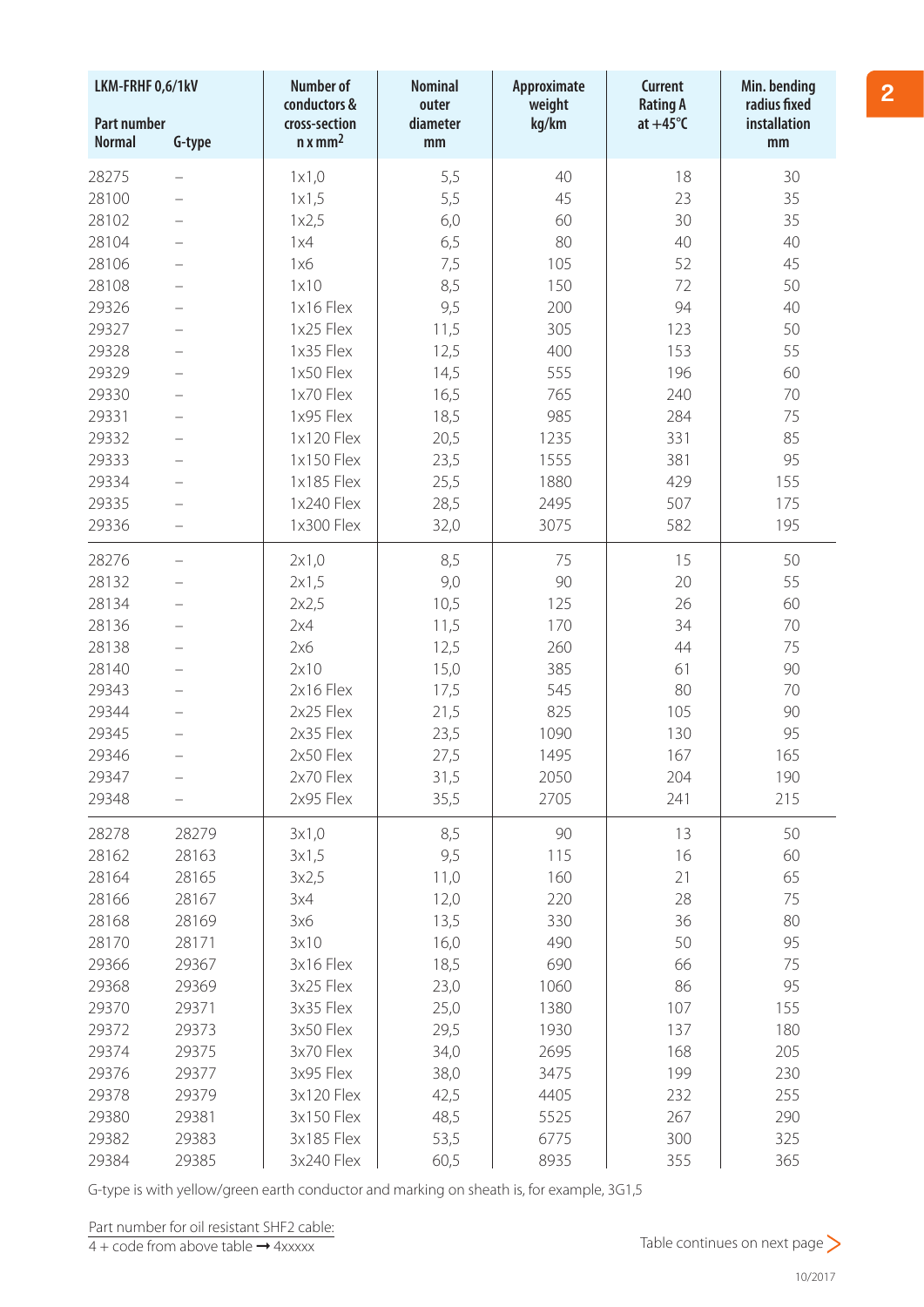| LKM-FRHF 0,6/1kV                    |        | <b>Number of</b><br>conductors & | <b>Nominal</b>          | Approximate     | <b>Current</b>                       | Min. bending<br>radius fixed |
|-------------------------------------|--------|----------------------------------|-------------------------|-----------------|--------------------------------------|------------------------------|
| <b>Part number</b><br><b>Normal</b> | G-type | cross-section<br>$n \times mm^2$ | outer<br>diameter<br>mm | weight<br>kg/km | <b>Rating A</b><br>$at +45^{\circ}C$ | installation<br>mm           |
| 28280                               | 28281  | 4x1,0                            | 9,5                     | 115             | 13                                   | 55                           |
| 28182                               | 28183  | 4x1,5                            | 11,0                    | 150             | 16                                   | 65                           |
| 28184                               | 28185  | 4x2,5                            | 12,0                    | 200             | 21                                   | 70                           |
| 28186                               | 28187  | 4x4                              | 13,5                    | 280             | 28                                   | 80                           |
| 28188                               | 28189  | 4x6                              | 15,0                    | 410             | 36                                   | 90                           |
| 28190                               | 28191  | 4x10                             | 17,5                    | 620             | 50                                   | 105                          |
| 29400                               | 29401  | 4x16 Flex                        | 20,5                    | 870             | 66                                   | 85                           |
| 29402                               | 29403  | 4x25 Flex                        | 25,5                    | 1345            | 86                                   | 155                          |
| 29404                               | 29405  | 4x35 Flex                        | 28,0                    | 1770            | 107                                  | 170                          |
| 29406                               | 29407  | 4x50 Flex                        | 33,0                    | 2485            | 137                                  | 200                          |
| 29408                               | 29409  | 4x70 Flex                        | 38,0                    | 3425            | 168                                  | 230                          |
| 29410                               | 29411  | 4x95 Flex                        | 42,5                    | 4455            | 199                                  | 255                          |
| 28282                               | 28283  | 5x1,0                            | 11,0                    | 150             | 10                                   | 65                           |
| 28212                               | 28213  | 5x1,5                            | 12,0                    | 190             | 13                                   | 70                           |
| 28214                               | 28215  | 5x2,5                            | 13,0                    | 250             | 17                                   | 80                           |
| 28501                               | 28502  | 5x4                              | 15,0                    | 350             | 23                                   | 90                           |
| 28503                               | 28504  | 5x6                              | 16,5                    | 520             | 30                                   | 100                          |
| 28505                               | 28506  | 5x10                             | 19,5                    | 765             | 42                                   | 115                          |
| 29434                               | 29435  | 5x16 Flex                        | 22,5                    | 1065            | 55                                   | 95                           |
| 29436                               | 29437  | 5x25 Flex                        | 28,5                    | 1670            | 71                                   | 175                          |
| 29438                               | 29439  | 5x35 Flex                        | 31,0                    | 2210            | 89                                   | 185                          |
| 29440                               | 29441  | 5x50 Flex                        | 36,5                    | 3080            | 114                                  | 220                          |
| 29442                               | 29443  | 5x70 Flex                        | 42,5                    | 4305            | 139                                  | 255                          |
| 28284                               | 28285  | 7x1,0                            | 11,5                    | 180             | 9                                    | 70                           |
| 28286                               | 28287  | 10x1,0                           | 15,0                    | 265             | 8                                    | 90                           |
| 28288                               | 28289  | 12x1,0                           | 15,5                    | 290             | 8                                    | 90                           |
| 28290                               | 28291  | 14x1,0                           | 16,0                    | 330             | 7                                    | 95                           |
| 28292                               | 28293  | 16x1,0                           | 17,0                    | 380             | $\overline{7}$                       | 105                          |
| 28294                               | 28295  | 19x1,0                           | 18,0                    | 430             | $\overline{7}$                       | 110                          |
| 28296                               | 28297  | 24x1,0                           | 21,5                    | 545             | 6                                    | 130                          |
| 28298                               | 28299  | 27x1,0                           | 22,0                    | 600             | 6                                    | 130                          |
| 28300                               | 28301  | 37x1,0                           | 24,5                    | 800             | 5                                    | 150                          |
| 28216                               | 28217  | 7x1,5                            | 13,0                    | 230             | 12                                   | 75                           |
| 28240                               | 28241  | 10x1,5                           | 16,5                    | 330             | 11                                   | 100                          |
| 28220                               | 28221  | 12x1,5                           | 17,5                    | 380             | 10                                   | 105                          |
| 28244                               | 28245  | 14x1,5                           | 18,0                    | 430             | 10                                   | 110                          |
| 28248                               | 28249  | 16x1,5                           | 19,0                    | 485             | 9                                    | 115                          |
| 28224                               | 28225  | 19x1,5                           | 20,5                    | 565             | 9                                    | 120                          |
| 28228                               | 28229  | 24x1,5                           | 24,0                    | 725             | 8                                    | 145                          |
| 28232                               | 28233  | 27x1,5                           | 24,5                    | 795             | 8                                    | 150                          |
| 28234                               | 28235  | 37x1,5                           | 28,0                    | 1050            | $\overline{7}$                       | 165                          |

G-type is with yellow/green earth conductor and marking on sheath is, for example, 3G1,5

Part number for oil resistant SHF2 cable:

4 + code from above table → 4xxxxx Table continues on next page >